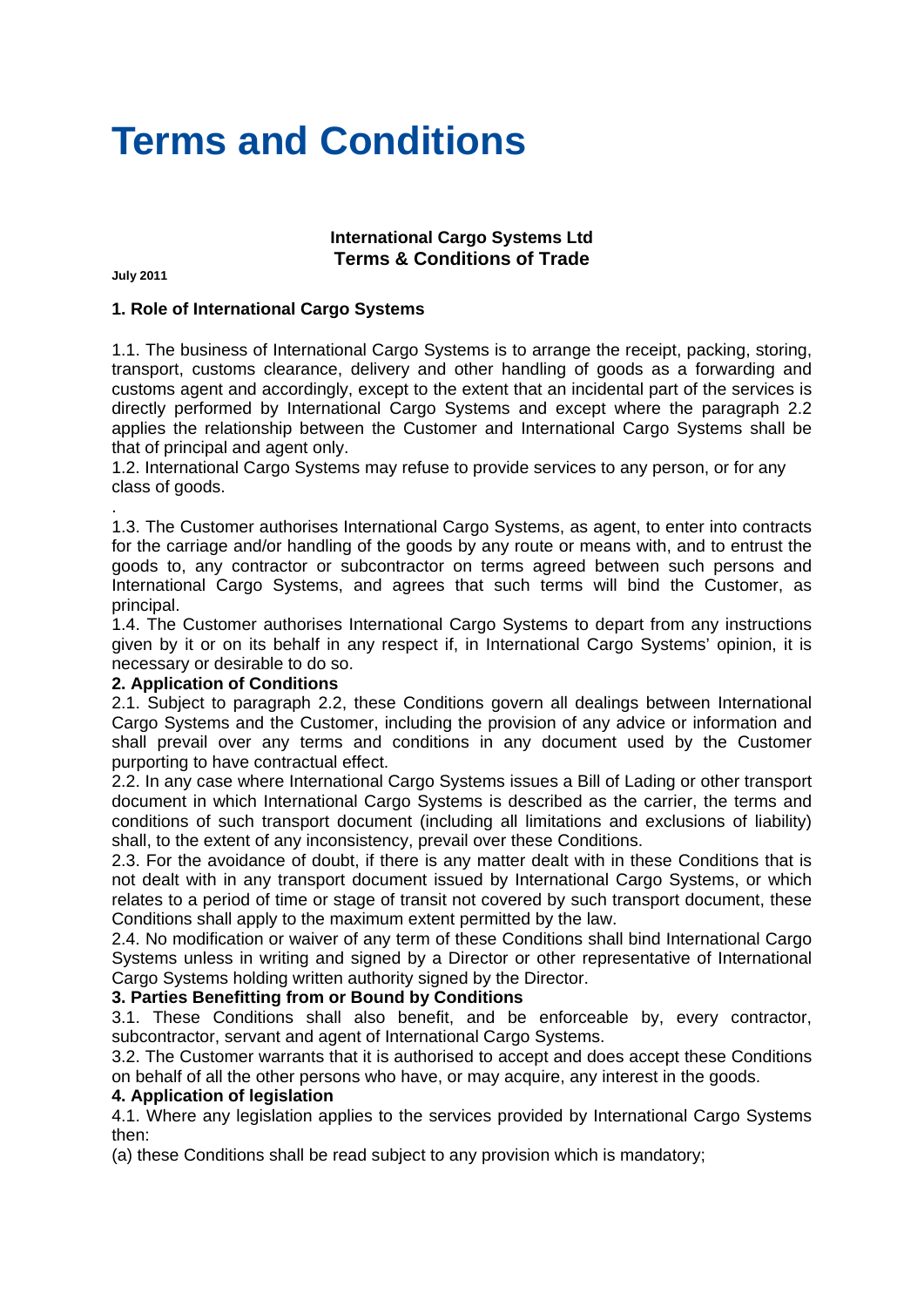(b) International Cargo Systems shall be entitled to any rights, immunities from or limitations of liability under such legislation.

4.2. Without limiting the generality of paragraph 4.1:

(a) Sections 10, and 18 to 27 of the Carriage of Goods Act 1979 shall apply to the services provided by International Cargo Systems only to the extent that they extend or enlarge International Cargo Systems' rights and powers under these Conditions;

(b) Where the Customer carries on a "business" as defined in the Consumer Guarantees Act 1993, it agrees it is acquiring the services of International Cargo Systems for the purposes of that business and nothing in that Act shall apply.

# **5. Preparation and Packing of Goods**

5.1. The Customer warrants that:

(a) all goods have been properly and sufficiently packed and prepared to withstand the risks of carriage and handling having regard to their nature and destination;

(b) all marks, weights, numbers, brands, contents, descriptions, values and other particulars furnished to International Cargo Systems relating to the goods are correct; and

(c) the Customer has complied with all applicable laws and government regulations of any country to, from, through or over which the goods may be carried relating to the nature, packaging, labelling or carriage of goods.

#### **6. Prohibited goods**

6.1. Without prior notification and agreement, International Cargo Systems will not accept or deal with:

(a) goods which it is unlawful to carry or handle, or which can only be carried or handled with a permit;

(b) dangerous goods or good likely to cause damage;

(c) any perishable goods or goods which require special handling or packaging;

(d) valuables of any kind;

(e) household effects.

6.2. Where International Cargo Systems agrees to accept or deal with any goods referred to in paragraph 6.1, the Customer will provide all documents and information relating to the goods (including any relevant permits) necessary to enable International Cargo Systems to: (a) comply with the law; and

(b) arrange for the goods to be carried or handled safely and in a manner which is likely to minimise loss.

6.3. If the Customer delivers any goods referred to in paragraph 6.1 to, or causes International Cargo Systems to carry or handle the goods, or arrange for the goods to be carried or handled by any contractor or subcontractor without prior notification and agreement

(a) neitherInternational Cargo Systems nor any such contractor or subcontractor shall be liable for any loss or damage whatsoever arising out of its dealings with the goods;

(b) the Customer shall be liable for all loss or damage whatsoever caused by, to or in connection with the goods however cause arising;

(c) the Customer shall indemnify International Cargo Systems, the contractors, subcontractors and their respective servants, and agents against all penalties, claims, damages, costs and expenses whatsoever arising as a result; and

(d) in the case of goods referred to in paragraph 6.1 a, b, and c, the goods may be destroyed or otherwise dealt with at the sole discretion of International Cargo Systems, the contractor, subcontractor or any other person in whose custody they may be at the expense of the Customer without International Cargo Systems, the contractor, subcontractor or such person being responsible or accountable in any way.

# **7**. **Delivery**

The goods shall be deemed to have been delivered when they are delivered to the address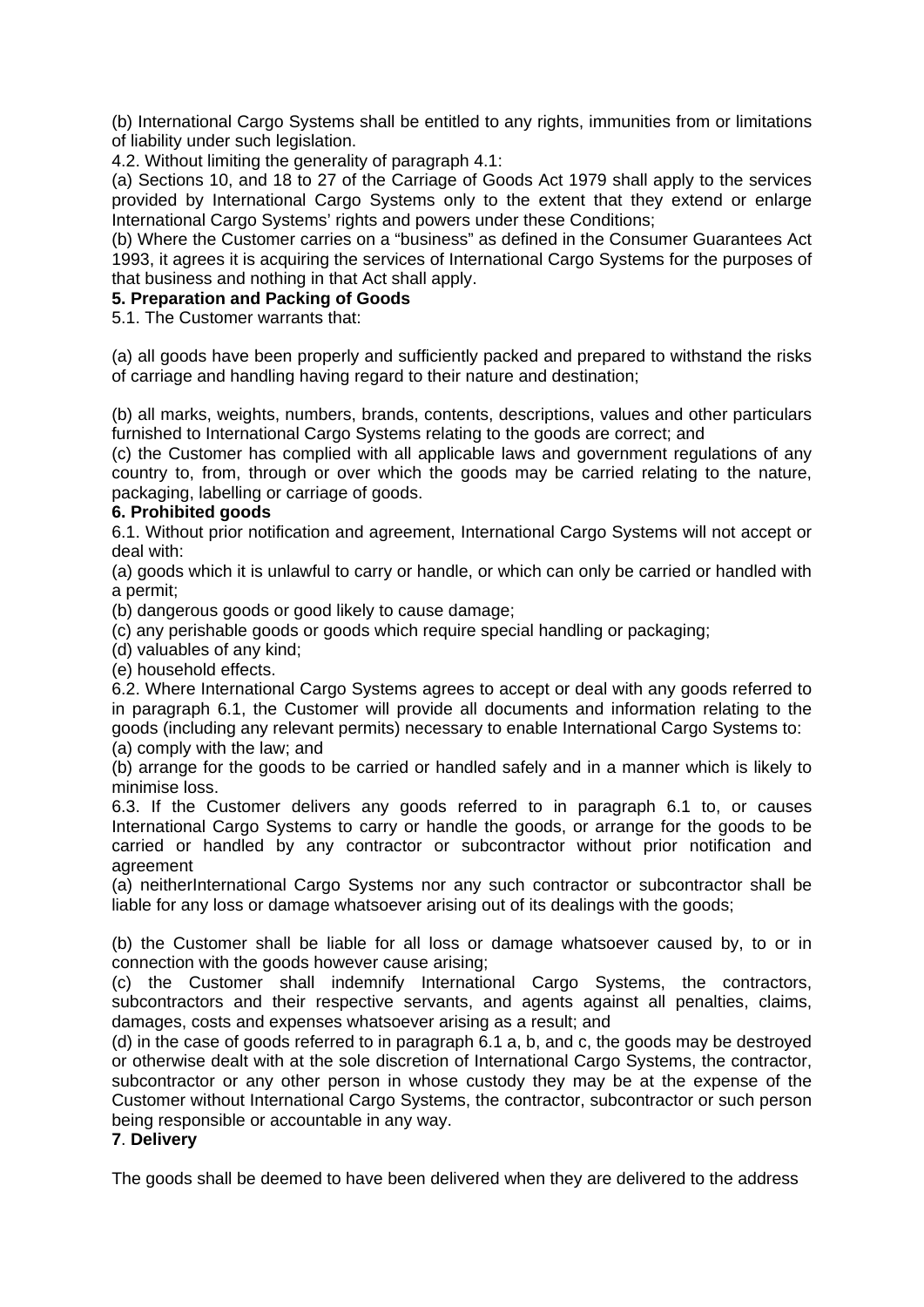given to International Cargo Systems by the Customer or consignee for that purpose.

## **8**. **Payment of Charges and Expenses**

- 8.1. The Customer agrees to pay all charges made by International Cargo Systems in accordance with the terms of any separate agreement relating to the services provided or, if there is no such agreement, International Cargo Systems' standard charges, and any other expenses (including, without limitation, taxes or duties) reasonably incurred by International Cargo Systems in connection with the goods or the services provided by International Cargo Systems.
- 8.2. International Cargo Systems shall be under no obligation to incur or pay any expenses unless the Customer has provided International Cargo Systems with sufficient funds to meet the same.
- 8.3. International Cargo Systems may fix its charges by weigh, measurements or value, and may at any time have or require the goods to be re-weighed, re-measured or re-valued and re-fix its charges accordingly.
- 8.4. All quotations given by International Cargo Systems are based on costs for freight, insurance and other charges, rates of exchange, taxes, duties and other imposts, prevailing at the date of quotation and on the latest available quotations from contractors and subcontractors used by International Cargo Systems. If such costs increase at any time as a result of variations in any of the foregoing, the charges payable by the Customer shall increase accordingly.
- 8.5. International Cargo Systems' charges and expenses shall be deemed earned as soon as any handling of the goods has occurred. Unless otherwise agreed in writing, International Cargo Systems' charges and expenses shall be paid, without any deductions or set off and if not so paid, the Customer agrees to pay interest at 1.5 per cent per month on the unpaid balance until the payment is made.
- 8.6. All charges as invoiced are deemed to be due in full either;

(a) in the case of importing goods to New Zealand, prior to release of the goods to the consignee; and

(b) in the case of exporting goods from New Zealand, prior to release of documents to the shipper

- 8.7. The Customer shall remain liable to International Cargo Systems for all International Cargo Systems' charges notwithstanding any direction that the whole or any part of them shall be payable by some other person.
- 8.8. If at any time any payment due by the Customer to International Cargo Systems is in arrears, International Cargo Systems reserves the right to suspend any further services to that Customer. Any incidental charges arising from this suspension, such as storage, are also for the account of the Customer.
- 8.9. International Cargo Systems reserve the right to recover all legal costs and incidental expenses as a result of expenses occurred recovering any outstanding monies owed or disputed.
- 8.10 International Cargo Systems can make credit checks on the Customer as required on the Personal Property Securities Register "PPSR" and can further:

(a) registerInternational Cargo Systems' General Security Agreement on the PPSR for any debt due or any future interest or advances; and

(b) registerInternational Cargo Systems' security on the PPSR over the inventory and proceeds of sale of the inventory within a container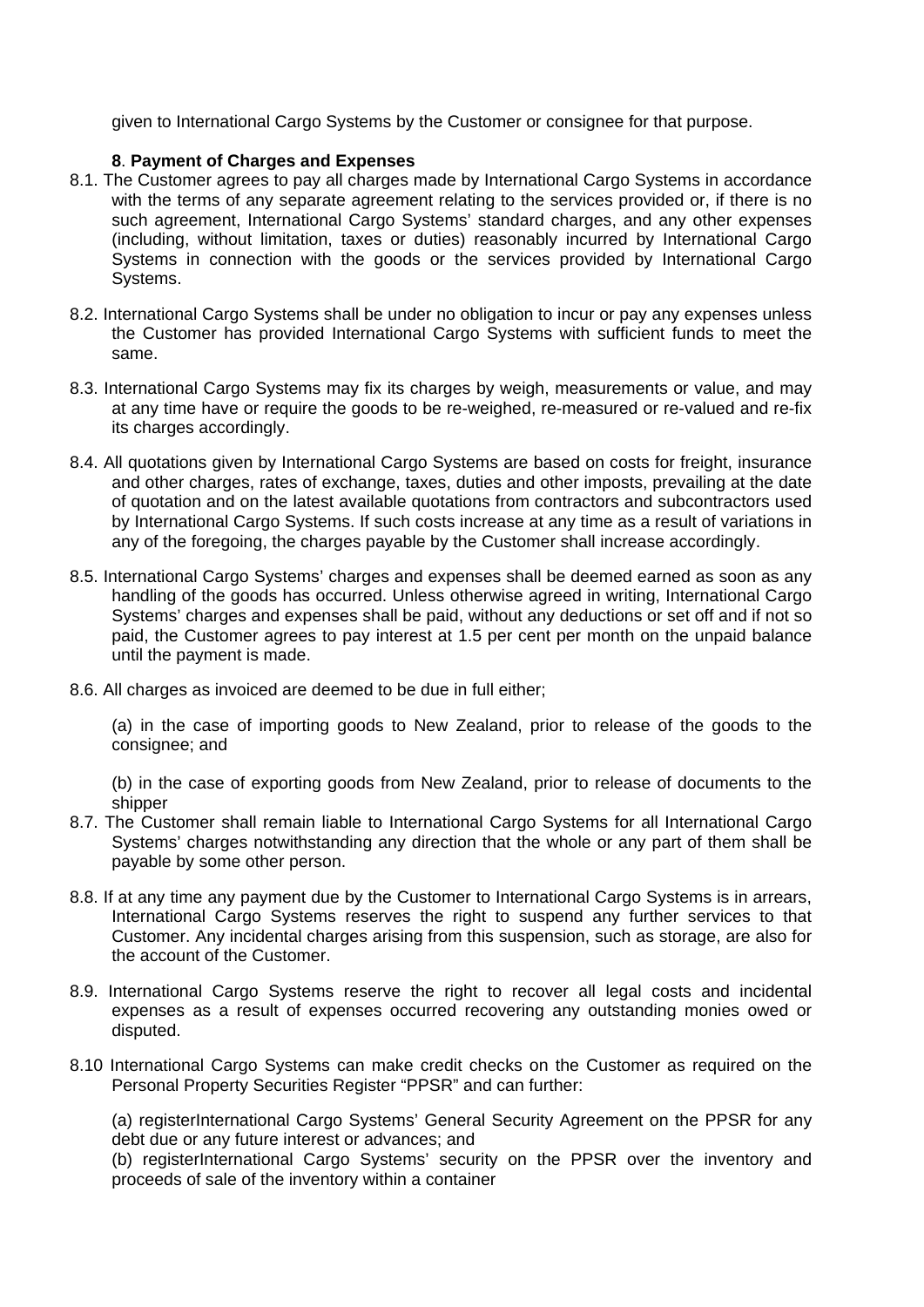- 8.11 International Cargo Systems reserves the right to offset any amounts receivable from the Customer against any amounts payable to that Customer or any company affiliated with the Customer. This right exists irrespective of the date the liability has been created or debt incurred with International Cargo Systems.
- 8.12 All charges invoiced and due to International Cargo Systems in New Zealand are payable in New Zealand dollars. The company is entitled to charge a currency conversion premium when converting charges levied in foreign currencies into New Zealand dollars.
- 8.13 The Customer is responsible for compliance with statutory requirements administered by but not limited to: New Zealand Customs Service, Ministry of Agriculture and Forestry and Land Transport Safety Authority. Any costs incurred as levies, charges, billable items, excise, GST, fines or ancillary charges however incurred are to be paid by the consignee. These may also include (but are not limited to) storage, demurrage, detention, fumigation, destruction additional handling and administration costs.

#### **9. Container Detention and/or Demurrage, Cargo Storage, Wharf Demurrage, Vehicle Waiting time, Power and Monitoring Charges.**

- 9.1 The Customer acknowledges that all freight rates quoted include a limited amount of storage time in depots, ports and/or container hire in the case of full container shipments via sea transport. This applies in the case of the place of loading as well as the place of unloading.
- 9.2 Outside this time allowed in the freight charges, additional charges will apply. These charges vary according to the individual tariffs applicable but can be obtained upon request from International Cargo Systems
- 9.3 Cartage charges do not include waiting time for vehicles delayed for whatever reason by the Customer. International Cargo Systems reserves the right to recover from the Customer any costs associated with waiting time for vehicles arranged to carry the Customers cargo.
- 9.4 Freight charges for temperature controlled containers include a limited amount of cost to cover Power and Monitoring at the port of loading and the port of discharge. Outside of this additional costs will apply. These can be quoted by International Cargo Systems upon request.
- 9.5 International Cargo Systems will advise Customers prior to shipment in the case of exports and prior to arrival in the case of imports of the allowable time included in the freight charges.
- 9.6 The customer agrees that all charges, costs and expenses arising under clauses 9.1, 9.2, 9.3, 9.4 and / or 9.5, howsoever incurred, shall be payable in full by the Customer on demand, without any deductions or set off and if not so paid, the Customer agrees to pay any interest that may be charged on the unpaid balance until the payment is made.

# **10. Brokerage and other Remuneration**

The Customer acknowledges that International Cargo Systems may have a pecuniary interest in any contract entered into by International Cargo Systems as its agent in terms of these Conditions and agrees that International Cargo Systems may receive and retain all brokerage, commission, discounts, allowances and other remuneration paid by the other party to the contract and customarily received or retained by Shipping and forwarding agents and Insurance Brokers, in addition to the charges and expenses referred to in paragraph 8, and need not disclose to the Customer the nature or amount thereof.

#### **11. Insurance**

11.1 Freight charges payable to International Cargo Systems by the Customer do not include insurance cover for the cargo carried.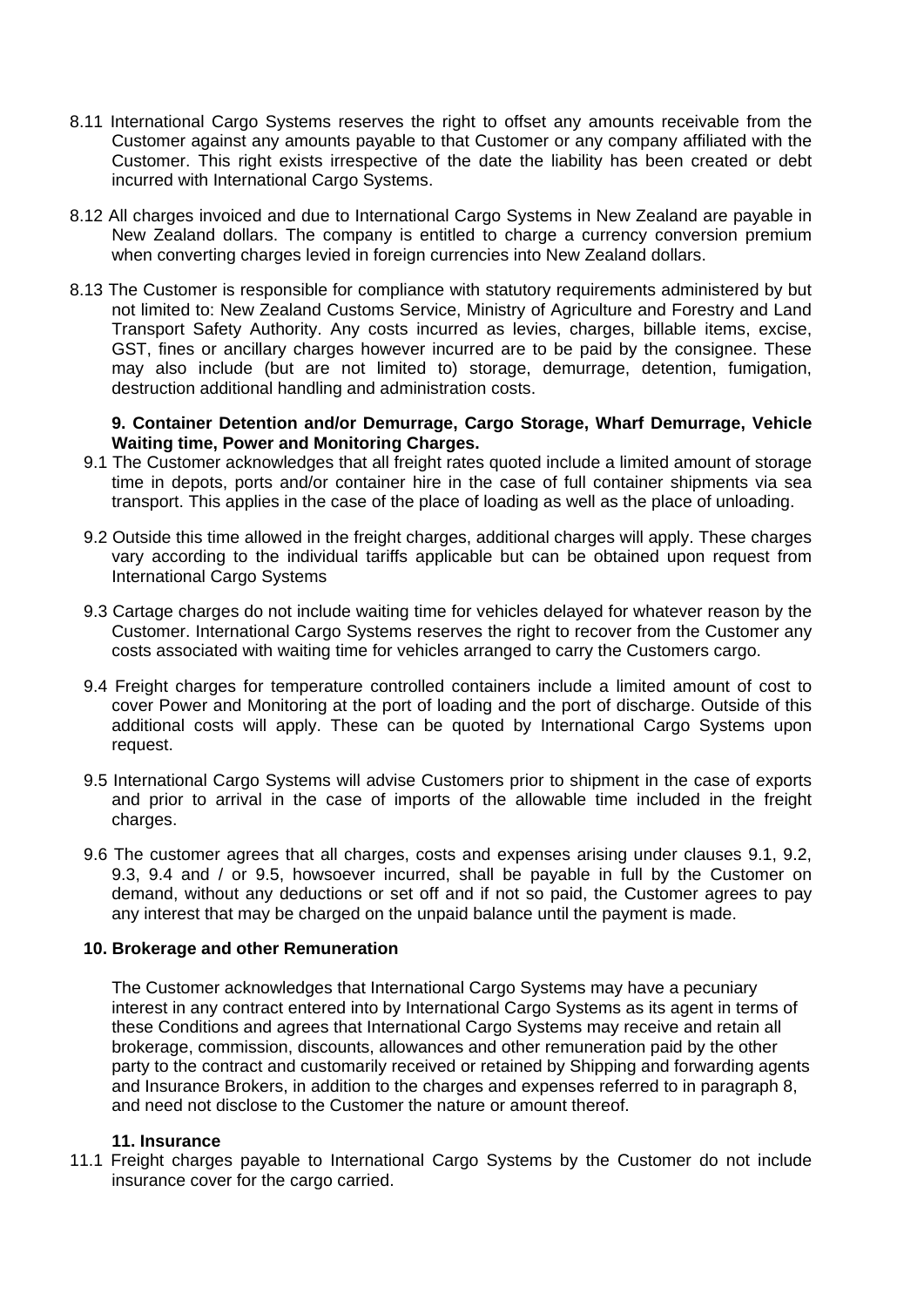- 11.2 Insurance of the goods is the responsibility of the Customer.
- 11.3 In the first instance any suspicion of loss or damage should be reported to the Customers Insurer.
- 11.4 International Cargo Systems will arrange insurance on the goods as the agent of the Customer only if there is an express written agreement to do so between International Cargo Systems. Any such insurance:

(a) may in the discretion of International Cargo Systems, be on a separate, or an open or general policy;

(b) shall be at the expense of the Customer; and

(c) will be subject to the usual exceptions and conditions of the policies of the insurer accepting the risk.

If the insurer disputes liability for any reason, the Customer shall have recourse against the insurer only and International Cargo Systems shall not be under any responsibility or liability, notwithstanding that the premium on any policy may not be the same as that charged to or paid by the Customer.

#### **12. Lien**

- 12.1 Immediately they come into the possession of International Cargo Systems or any contractor or subcontractor, all goods and documents relating to goods shall be subject to a particular and general lien security payment of all moneys due to International Cargo Systems by the Customer or the consignee, consignor or owner, whether in respect of such goods or otherwise, and whether or not such moneys are overdue for payment.
- 12.2 If any moneys due to International Cargo Systems are not paid within fourteen (14) days after notice to the debtor that the lien is being exercised, the goods may be sold by auction or otherwise at the debtor's expense, and the net proceeds applied in reduction of the indebtedness. No such sale shall prejudice or affect International Cargo Systems's rights to recover and balance owing to International Cargo Systems for its services or the cost of the detention and sale.

# **13. Limitation of Liability**

- 13.1 All handling which is subject to the Carriage of Goods Act 1979 shall be performed at limited carrier's risk
- 13.2 Subject to paragraph 13.1 and to any other mandatory provision of law to the contrary, International Cargo Systems shall not be under any liability, liable, however caused or arising, and (without limiting the generality of the foregoing) whether arising or resulting from through negligence, breach of contract on the part of International Cargo Systems or otherwise for:

(a) any damage to or loss, deterioration, contamination, mis-delivery, delay in delivery or non-delivery of the goods;

(b) any loss of or damage to perishable goods due to any failure or breakdown of machinery or plant, shortage of power or labour, or pilferage, theft or burglary (or any attempt at the same) whether by any servant or agent of International Cargo Systems or any other person;

(c) in connection with any instruction, advice, information or service given or provided to any person whether in respect of the goods or any other matter or thing;

(d) any direct, indirect or consequential loss or damage caused by or arising from delay, loss of market or loss of or damage to the goods, or otherwise howsoever and whether or not International Cargo Systems had actual or constructive notice that such loss or damage could arise.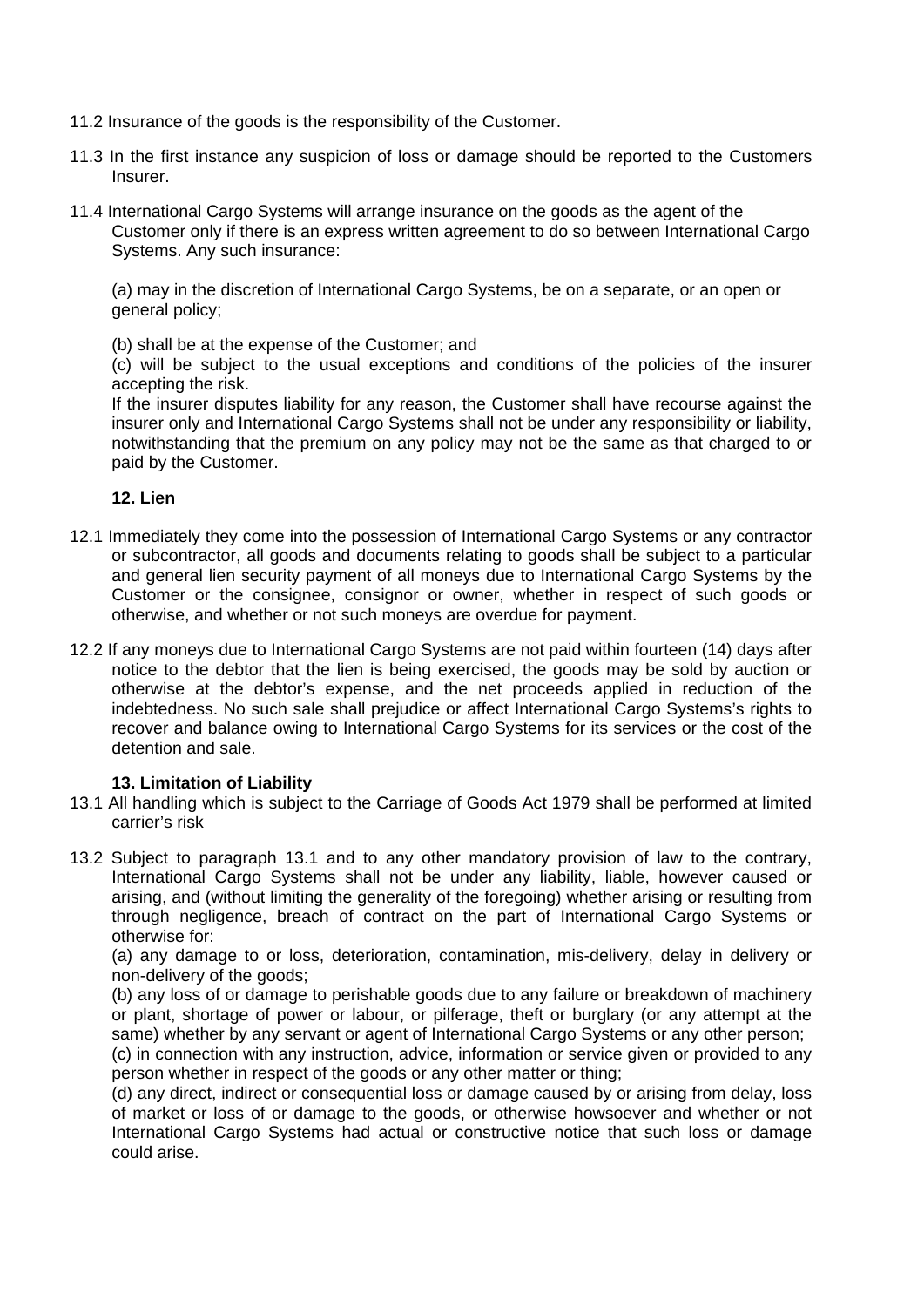- 13.3 The Customer shall indemnify International Cargo Systems against any claims (whether resulting from the negligence of International Cargo Systems or otherwise) brought by any person in connection with any matter or thing done, said or omitted by International Cargo Systems in connection with its dealings with the Customer or the goods.
- 13.4 All of the rights, immunities and limitations of liability in these Conditions shall continue to have full force and effect in all circumstances and notwithstanding any breach of contract by, or any negligence on the part of, International Cargo Systems.
- 13.5 Subject to paragraph 13.1, 13.2, 13.3, 13.4, in any case International Cargo Systems' liability has not been effectively excluded by these Conditions, such liability shall to the maximum extent permitted by law be limited to the lesser of:
	- (a) \$100; or
	- (b) The cost of resupplying the handling of the goods; or
	- (c) The replacement value of the good

13.6 Where paragraph 13.5 applies, the maximum aggregate liability of International Cargo Systems for all claims arising out of any one incident or occurrence shall be limited:

(a) In any case where liability arises as a result of mis-delivery, delay in delivery or nondelivery of any good, to \$10,000; and

- (b) In any other case to \$100,000.
- 13.7 Where as a result of the application of paragraph 12.6 not all claims can be paid in full, all claims properly payable shall abate pro rata.

# **14. Actions against International Cargo Systems**

14.1 International Cargo Systems shall be under no liability whatsoever unless:

(a) written notice of any claim, giving full particulars of any alleged loss or damage, is received by International Cargo Systems within fourteen (14) days after delivery of the goods or the date when they should have been delivered;

(b) any action shall have been commenced by the Customer in a Court of competent jurisdiction within six (6) months from the date of dispatch of the goods.

# **15. Governing Law**

These Conditions, and any act or contract to which they apply, shall be governed by and interpreted in accordance with New Zealand law. All actions against International Cargo Systems shall be brought in a Court of New Zealand.

# **16. Application**

- 16.1 These Standard Trading Conditions are deemed invoked and accepted by both parties on the basis of the first financial transaction taking place and will remain in effect thereafter.
- 16.2 If any provision of these Standard Trading Conditions is unenforceable, such unenforceability shall not affect any other part of such provision or any other provision thereof. However, for the avoidance of doubt, sections 6-10 Contractual Remedies Act 1979 are hereby excluded and shall have no operation or effect in relation to this contract.

**17. Interpretation** 

#### **In these Conditions:**